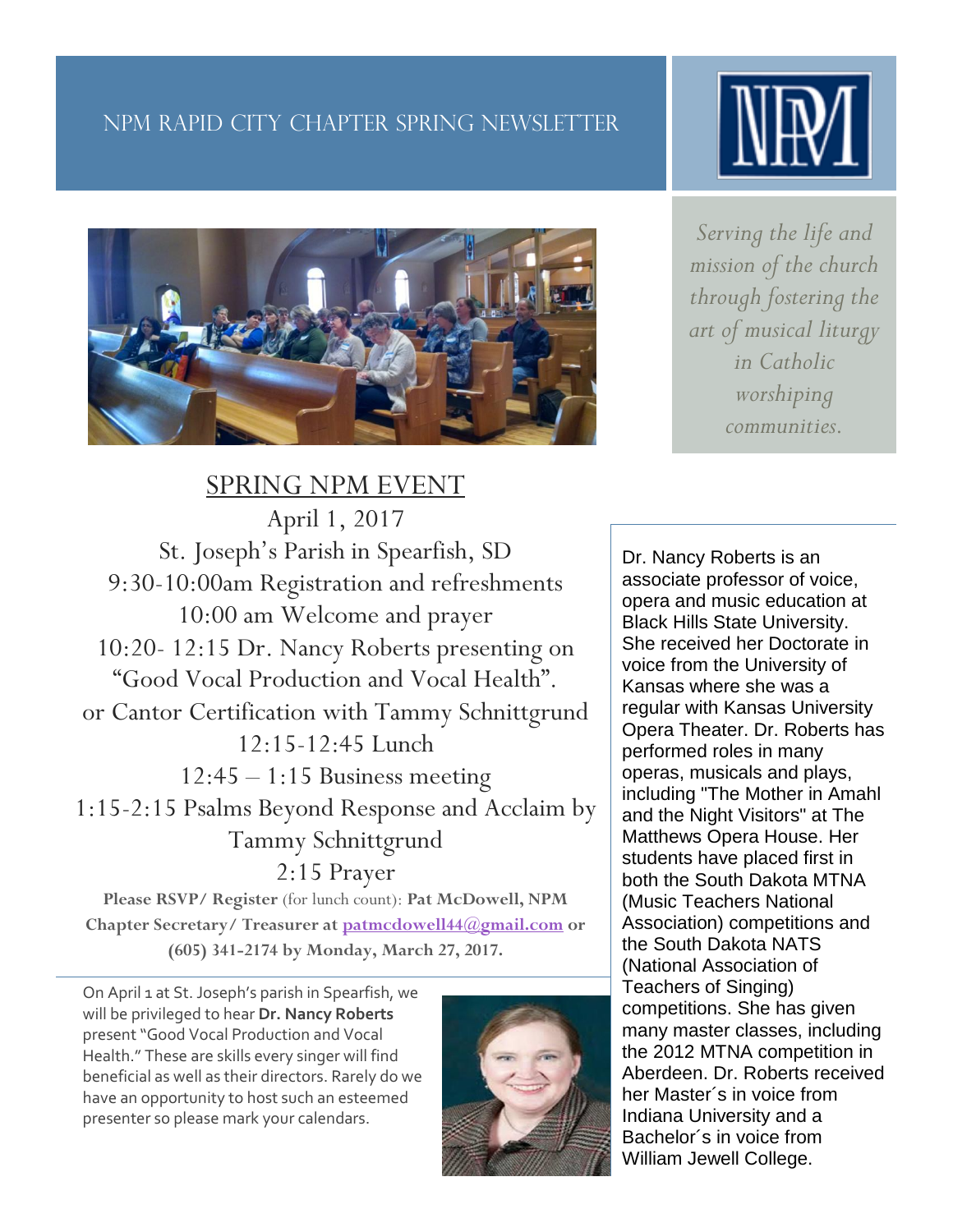#### Lorem Ipsum

## Cantor Certification

Tammy Schnittgrund will be offering cantor certification at the April 1, 2017 meeting. Tammy has recently been appointed to the position of Chair, NPM Cantor Steering Committee for the nation.

Please refer to the Scope and Sequence for Cantor Certificates found on the NPM website for more details on the certificates. A Basic Cantor Certificate is required before applying for any of the other certificates. In addition, a membership in NPM is required to apply. You can also be included on your parish's membership.

Refer to the BCC or ICC application for a list of psalms and other singing requirements before attending the meeting. Prepare the psalms and other Mass parts before attending. The applications can be found on npmrc.org as well as on the Cantor Certification page of

npm





**National Pastoral Musicians Focus on Weddings**

On February 4th, about three dozen music liturgists gathered at Our Lady of the Black Hills Church in Piedmont. To start us off, Our Lady of the Black Hills musicians led us in Morning Prayer followed by Fr. Michel Mulloy informing us about the New Order of Christian Matrimony that became mandatory December 30, 2016. During the course of Fr. Mulloy's presentation, he pointed out the differences between the previous rite and the new rite that we use now.

After a hearty beef stew lunch provided by Our Lady of the Black Hills parish, we enjoyed listening to a variety of wedding psalms sung by musicians from St. John the Baptist (Custer), Sacred Heart (Philip), Rapid City (Our Lady of Perpetual Help & Blessed Sacrament), Our Lady of the Black Hills (Piedmont) and Holy Cross (Timber Lake). In the words of one attendee, "Very nicely done. Hospitality was great and useful presentation and psalm presentations. Good change to meet others."

All Rapid City Diocese music ministers and clergy are encouraged to attend quarterly NPM meetings at which education, prayer and fellowship are the focal points. For more information about the Rapid City Chapter of National Pastoral Musicians, go to our website [\(www.npmrc.org\)](http://www.npmrc.org/) or Facebook page [\(www.facebook.com/NPMRapidCityChapter\)](http://www.facebook.com/NPMRapidCityChapter).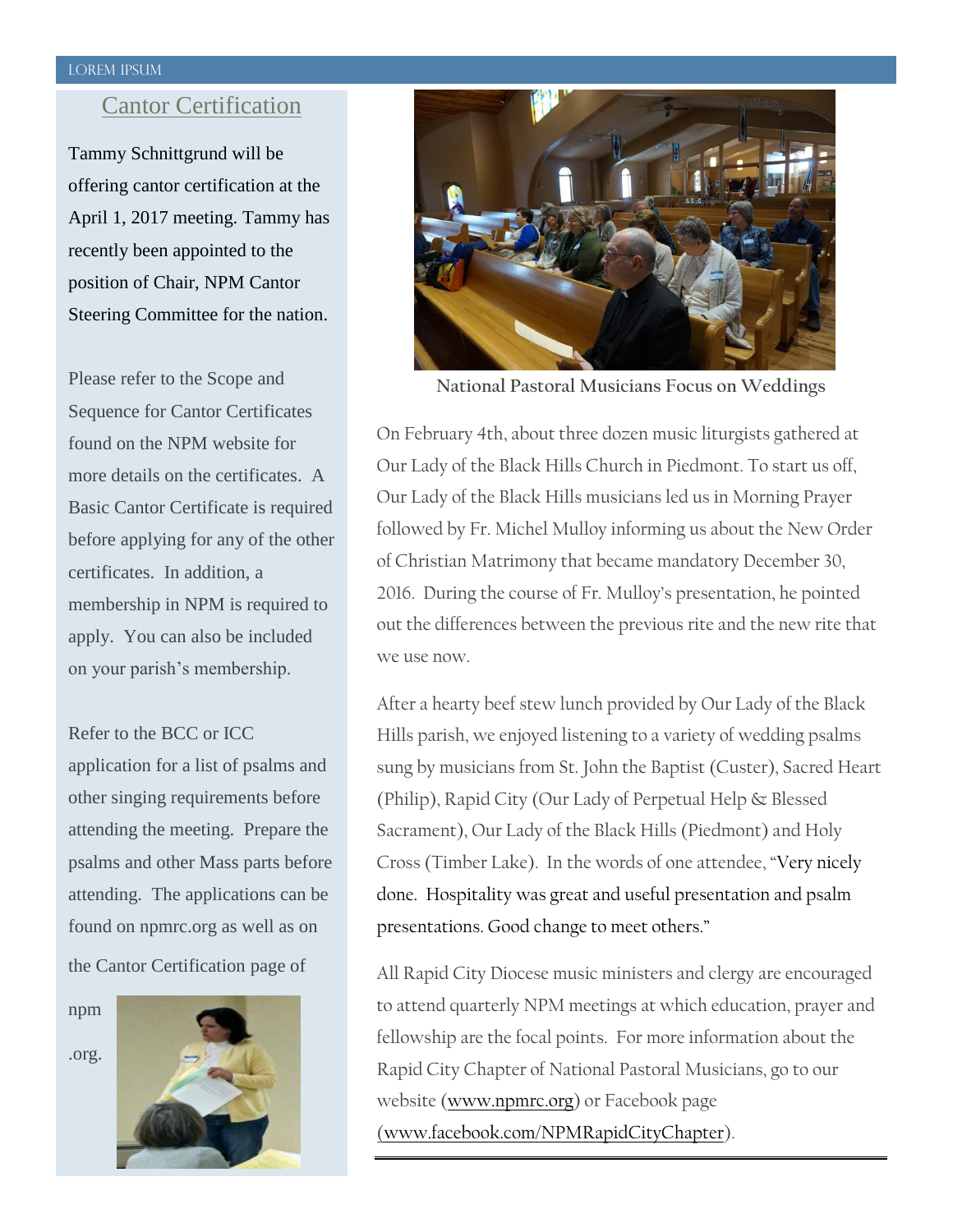# **2017 Winter Meeting Evaluation Results Saturday, February 4, 2017 Our Lady of the Black Hills Church Piedmont, SD**

| 1. Welcome and morning       | 2. Overview of the New            |
|------------------------------|-----------------------------------|
| prayer.                      | Order of Christian Matrimony      |
| Average= 16%                 | by Fr. Michel Mulloy.             |
| Very good $=$ 34%            | Very Good= 17%                    |
| Excellent= $50\%$            | Excellent= $83%$                  |
|                              |                                   |
| 3. Business Meeting          | 4. Wedding Psalms                 |
| Average $= 16\%$             | Demonstration with Handouts       |
| Very good=50%                | Very good $= 50\%$                |
| Excellent= $34\%$            | Excellent= $50%$                  |
|                              |                                   |
| 5. Closing Prayer            | 6. Overall Rating                 |
| Average= 16%                 | Very good $= 50\%$                |
| Excellent= $84%$             | Excellent= 50%                    |
|                              |                                   |
| Comments about the 2017      | <b>Suggestions for future NPM</b> |
| winter meeting: *very nicely | meeting topics, speakers, or      |
| done. Hospitality was great  | meeting locations: *I listened    |
| and useful presentation and  | to the first cantor webinars      |
| psalm presentations. Good    | and there was some very good      |
| chance to meet others        | information. I will be            |
|                              | listening to more. * Maybe        |
|                              | have similar sessions on          |
|                              | funeral liturgies.                |
|                              |                                   |



LEAH SEDLACEK WILL BE MA PRESENTATION ON **FOCUS** AT OUR JULY MEETING

FOCUS is a Catholic collegiate outreach whose mission is to share the hope and joy of the gospel to college and university students. Trained in Church teaching, prayer, sacred Scripture, evangelization and discipleship, FOCUS missionaries encounter students in friendship where they are, inviting them into a personal relationship with Jesus Christ and accompanying them as they pursue lives of virtue and excellence. Through Bible studies, outreach events, mission trips and one-on-one discipleship, missionaries inspire and build up students in the faith, sending them out to spread the good news and to live out the Great Commission: Go, therefore, and make disciples of all nations (Mt. 28:19).